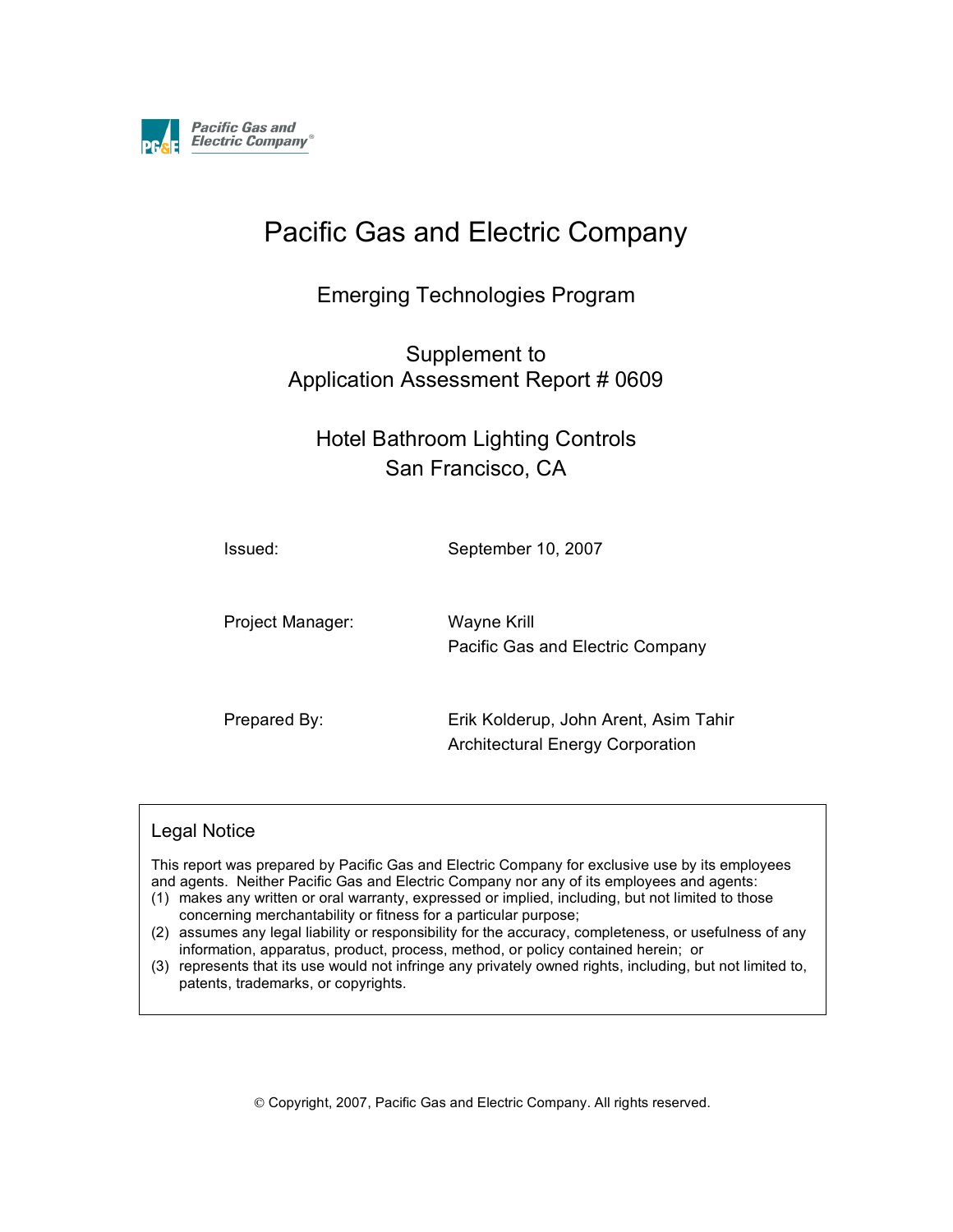# **Hotel Bathroom Lighting Controls Evaluation Report Table of Contents**

| $0.0\,$ |  |
|---------|--|
| 1.0     |  |
| 2.0     |  |
| 2.1     |  |
| 2.2     |  |
| 2.3     |  |
| 2.4     |  |
| 3.0     |  |
|         |  |
| 3.1     |  |
| 3.2     |  |
| 3.3     |  |
| 4.0     |  |
| 4.1     |  |
| 4.2     |  |
| 5.0     |  |

This evaluation report is a supplement to Report #0609, *Marketable Technologies for the Hospitality Segment*. The full list of supplements follows:

- Occupancy-Based Guestroom Controls
- Hotel Bathroom Lighting Controls
- Laundry Ozone Generators
- Demand Controlled Ventilation
- Card-Key Guestroom Controls
- Efficient Electric Hand Dryers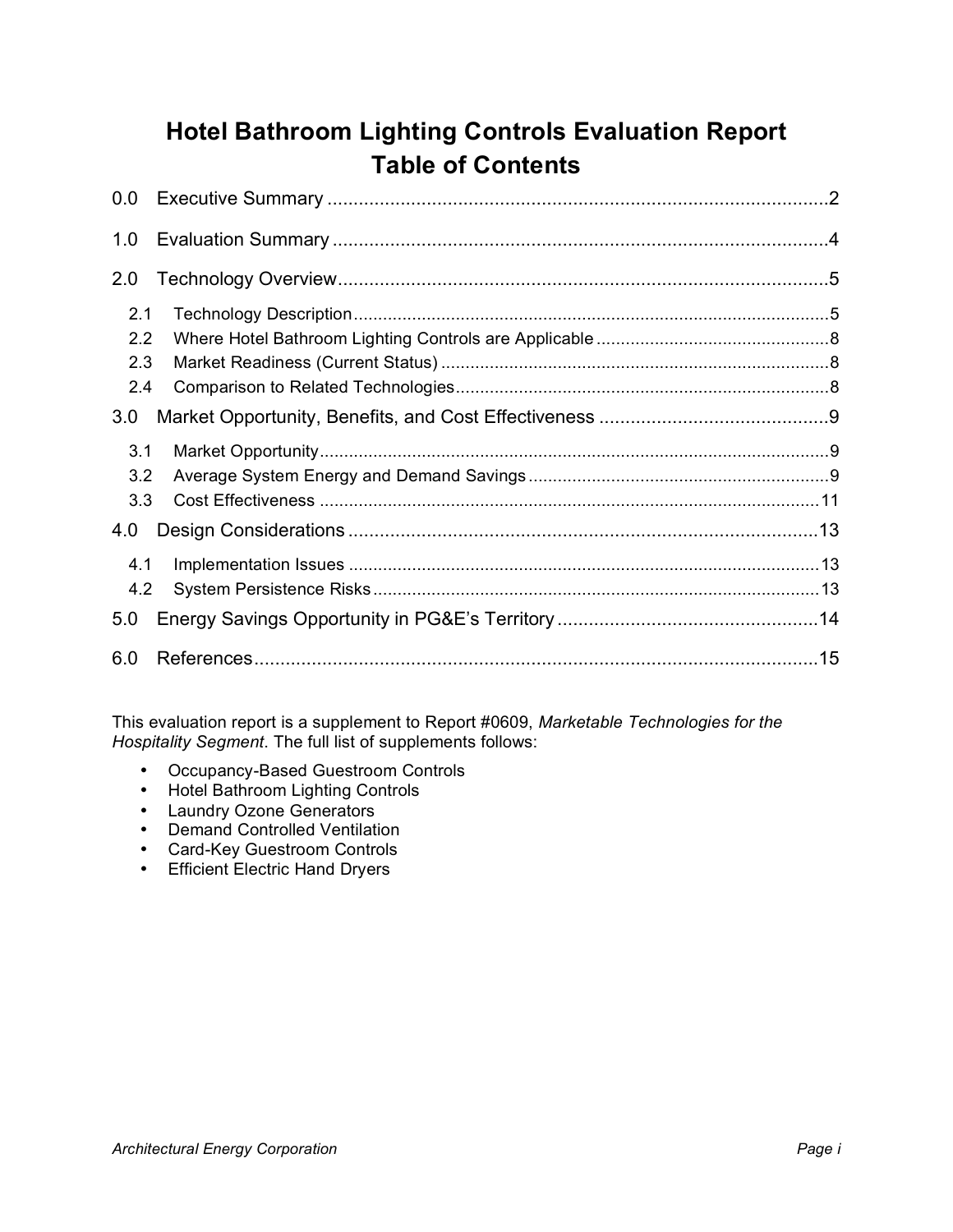# **List of Tables**

| Table 5-1: Potential Market Impact, Hotel Bathroom Occupancy Sensor  14 |  |
|-------------------------------------------------------------------------|--|

# **List of Figures**

| Figure 2-1: Wall Mount Occupancy Sensor / Nightlight (Courtesy: Watt Stopper, Inc.)6 |  |
|--------------------------------------------------------------------------------------|--|
|                                                                                      |  |
|                                                                                      |  |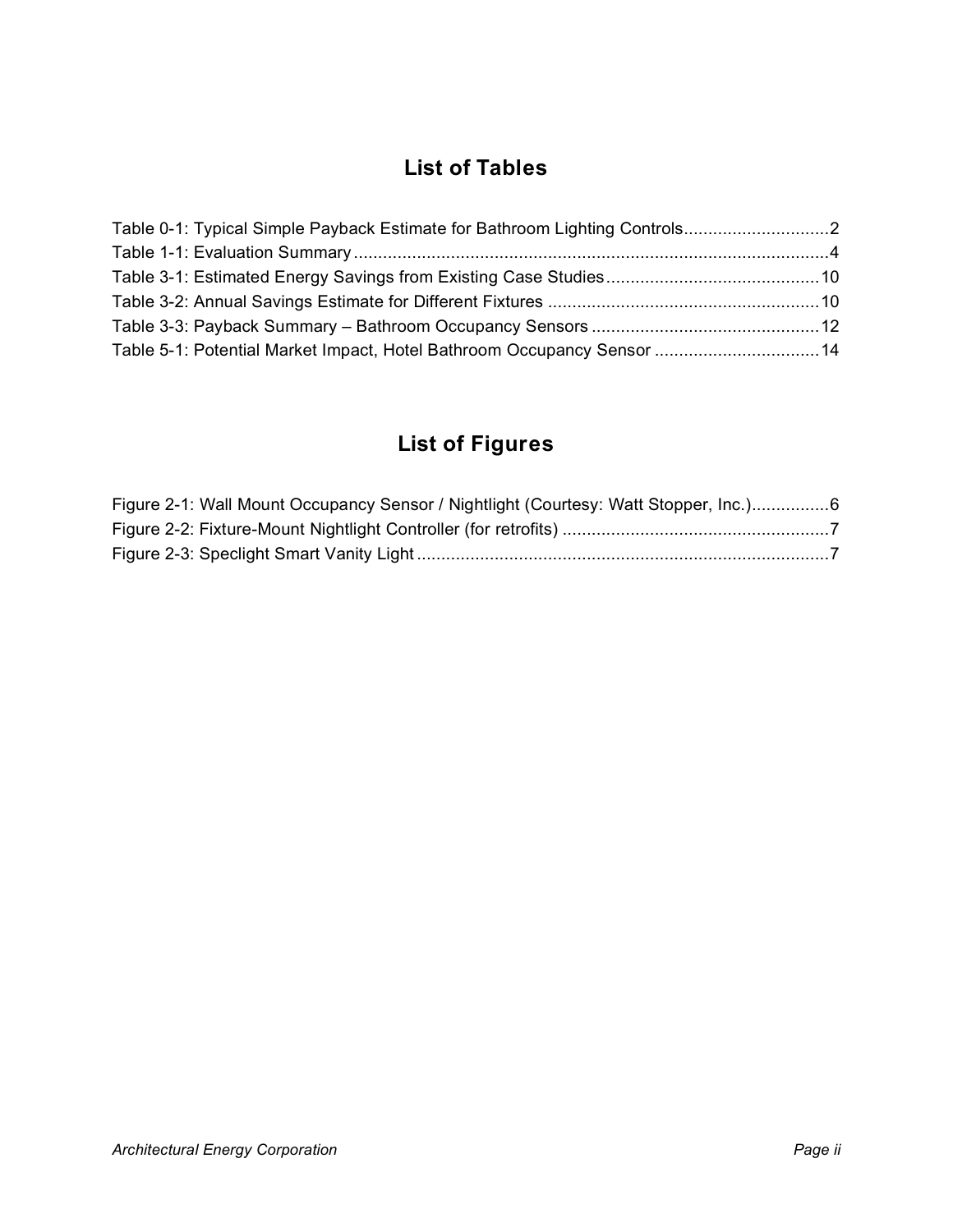# **Preface**

The San Francisco office of Architectural Energy Corporation (AEC), an energy and environmental research, development, and design consulting firm headquartered in Boulder, Colorado, prepared this document for PG&E. The report was contributed to by John J. Arent, and reviewed for technical quality and responsiveness by Erik Kolderup and Donald Frey. Wayne Krill of PG&E provided guidance and input as project manager.

Please note that product and manufacturer names used in this report are proprietary and may be trademarked and copyrighted.

# **Acknowledgements**

This project would not have been possible without the ongoing assistance of Steve Hutchison, PG&E's Hospitality Segment Program Manager and of Sharon Harris, Account Services Manager for major hotels.

The assistance of Jerry Eaton at the California Lighting Technology Center is most gratefully acknowledged.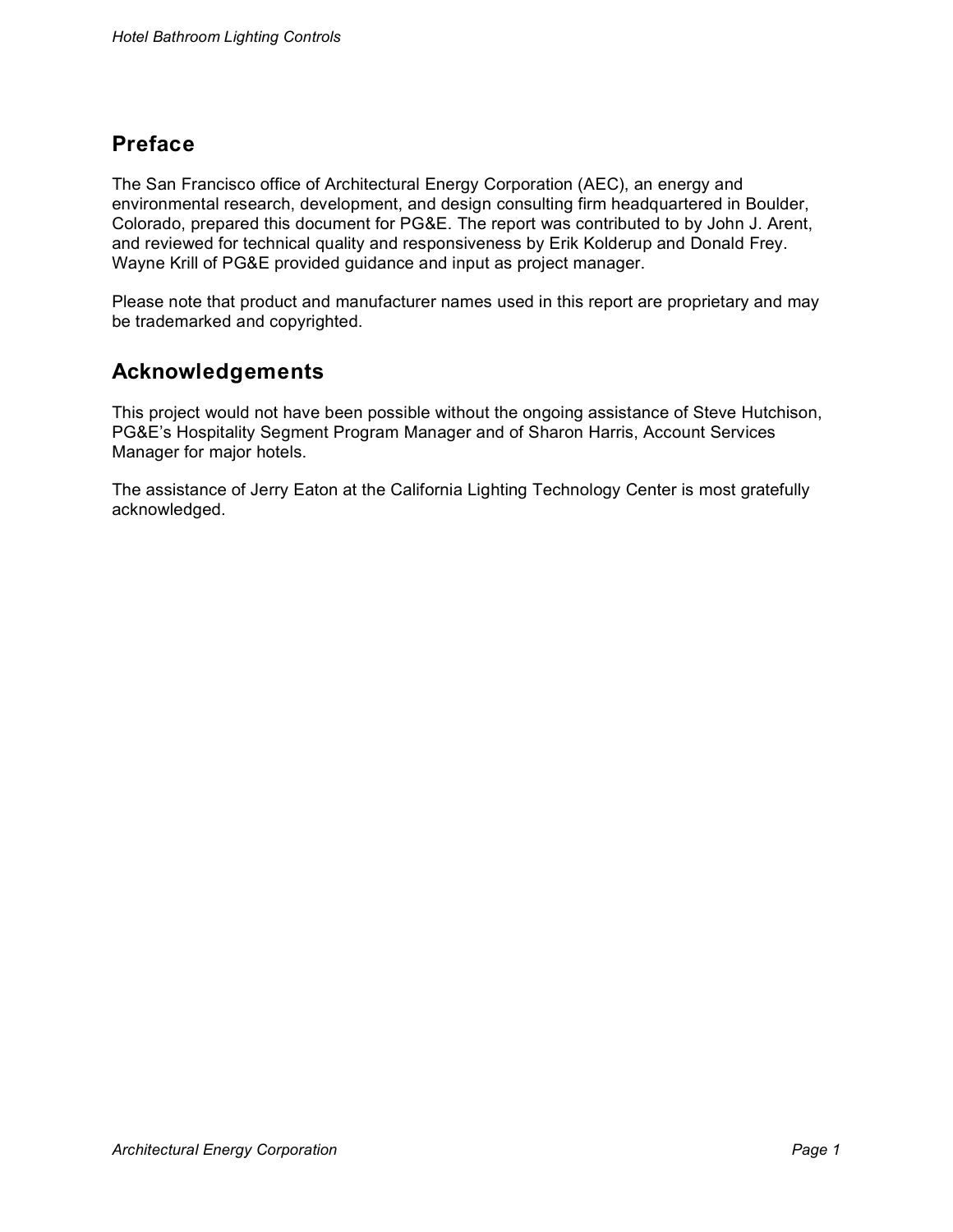# **0.0 Executive Summary**

A recent Public Interest Energy Research (PIER) study observed that **a significant number of guests leave bathroom lighting on throughout the night**. Consequently, **controlling bathroom lighting has the potential for significant energy savings.**

**Products are available that combine the functions of an occupancy sensor and a bathroom nightlight**. One such product installs in a standard wall switch electrical box. It uses an infrared sensor to determine occupancy and has a low-wattage LED nightlight. The occupancy sensor has a configurable timeout, with an adjustable value between 15 minutes and two hours. The default timeout setting is one hour. The LED consumes less than 1W of power.

The study found that **the most significant energy savings occurred in leisure hotels and motels**.

Estimates of simple payback for two types of bathroom lighting control products are shown in Table 0-1. Paybacks are calculated for bathroom lighting loads ranging from 62W to 400W. **Energy savings will be greatest in hotels and motels with high lighting loads,** particularly ones that use incandescent luminaires in guest bathrooms. The cost of the wall switch occupancy sensor / nightlight is approximately \$38, with an estimated additional \$30 for installation. A PG&E rebate of \$16.50 per switch is available for this product.

|                        |                                       | $\frac{1}{2}$                     | <b>WN-100 Wall Switch</b>                  |                                            | with LED                                          | <b>HN-300 Fixture Mount Controller</b>     |
|------------------------|---------------------------------------|-----------------------------------|--------------------------------------------|--------------------------------------------|---------------------------------------------------|--------------------------------------------|
| <b>Fixture</b><br>Load | Annual<br><b>Savings</b><br>(leisure) | Annual<br>Savings @<br>\$0.13 kWh | Simple<br>Payback<br>(before<br>incentive) | <b>Simple</b><br>Payback with<br>incentive | <b>Simple</b><br>Payback<br>(before<br>Incentive) | <b>Simple</b><br>Payback with<br>incentive |
| 62 W                   | 49.3 kWh                              | \$6.41                            | $10.6$ yrs                                 | 8.0 yrs                                    | 14.8 yrs                                          | 11.7 $Vrs$                                 |
| 90 W                   | 74.3 kWh                              | \$9.66                            | $7.0$ yrs                                  | 5.3 yrs                                    | 9.8 yrs                                           | 7.8 yrs                                    |
| 140 W                  | 118.8 kWh                             | \$15.44                           | 4.4 yrs                                    | 3.3 yrs                                    | $6.2$ yrs                                         | 4.9 yrs                                    |
| 180 W                  | 154.4 kWh                             | \$20.07                           | $3.4$ yrs                                  | $2.6$ yrs                                  | $4.7$ yrs                                         | $3.7$ $Vrs$                                |
| 240 W                  | 207.8 kWh                             | \$27.01                           | $2.5$ yrs                                  | $1.9$ yrs                                  | $3.5$ yrs                                         | $2.8$ yrs                                  |
| 400 W                  | 350.3 kWh                             | \$45.54                           | $1.5$ yrs                                  | $1.1$ yrs                                  | $2.1$ yrs                                         | $1.6$ yrs                                  |

#### **Table 0-1: Typical Simple Payback Estimate for Bathroom Lighting Controls**

*Notes: savings are for leisure hotels. Energy savings for business hotels may be significantly lower*

Other product variations include a fixture-mount LED nightlight, which can be purchased either as a retrofit to an existing luminaire or as a replacement luminaire. One manufacturer's fixturemount luminaire includes an integrated nightlight, and also includes a 9V battery backup. This costs \$50 as a volume purchase, and an estimated \$45 labor cost to install. A \$20 incentive is available from PG&E for fixture-mount controllers.

The occupancy sensors used in the wall switch nightlight have a typical coverage area of 300  $ft<sup>2</sup>$ , suitable for most bathrooms. The wall switch nightlight has been used in several installations in hotels, motels, and school dormitories, with generally positive occupant feedback. The fixturemount controller is a comparatively new product from Watt Stopper, and currently has a rebate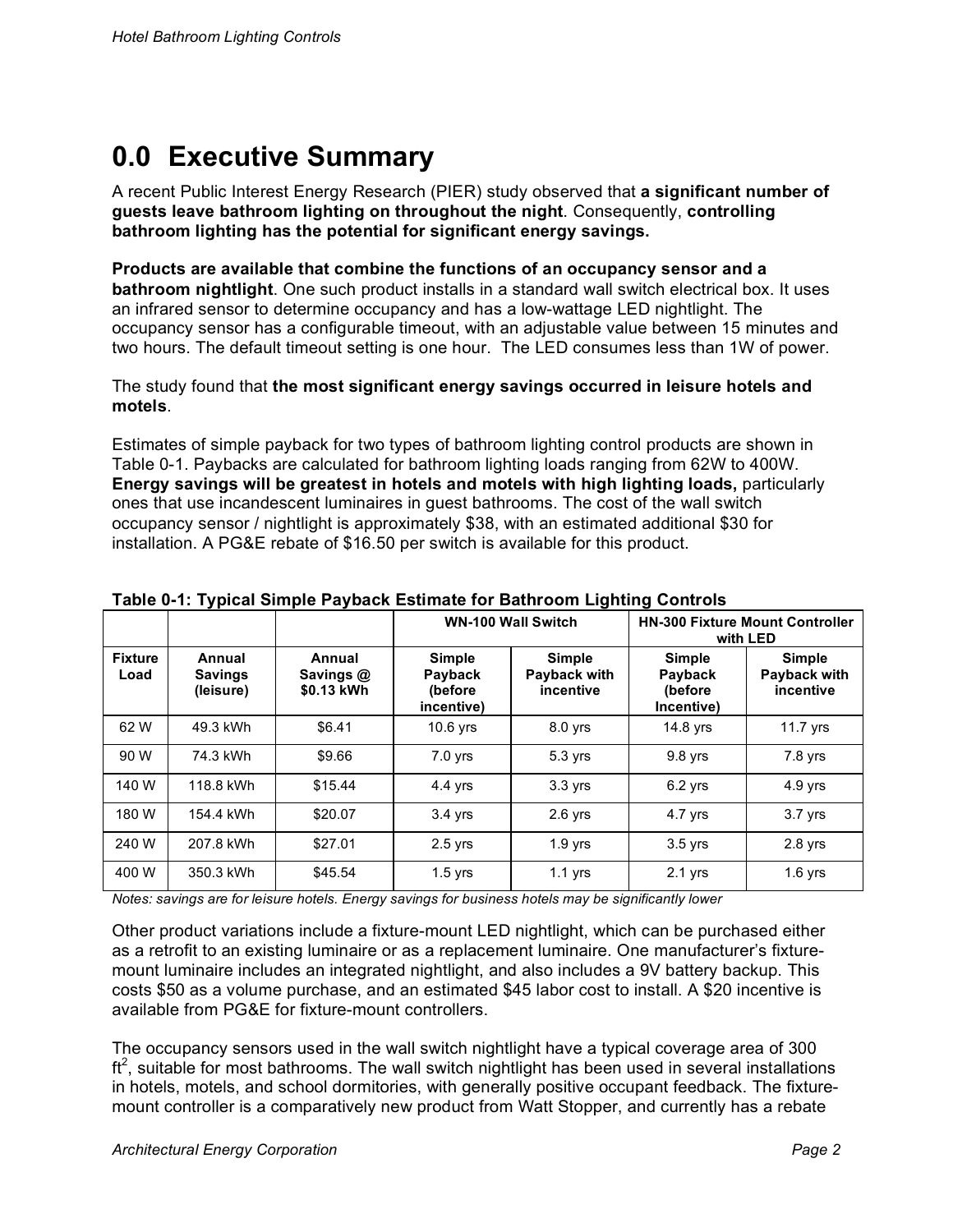from PG&E of \$20. The fixture-mount controller will carry a slightly longer payback than the wall switch, since it is a more costly option with similar energy savings.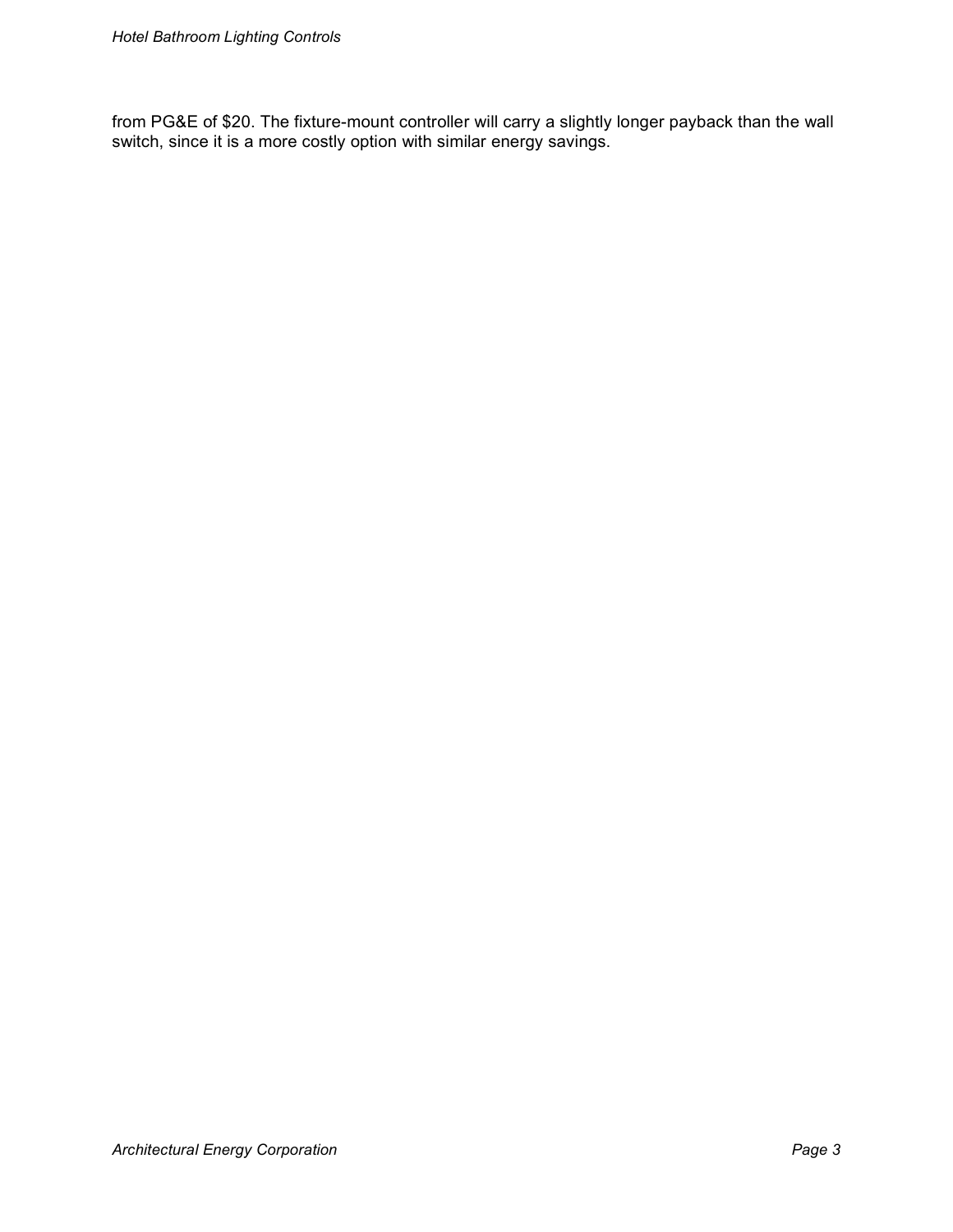# **1.0 Evaluation Summary**

Hotel bathroom lighting controls have moderate payback. The shortest paybacks will be in hotels and motels where the existing bathroom lighting load is high. These tend to be leisure hotels and motels. Since these products are new, the number of installations is small. The feedback from hotel and motel managers has been positive. Since bathroom lights will be on for fewer hours, they will be replaced less often. Therefore, an additional benefit of bathroom lighting controls is less frequent lamp replacement, resulting in O&M savings.

| Criteria                      | <b>Score</b><br>$(1 = poor,$ | <b>Notes</b>                                                                                                           |
|-------------------------------|------------------------------|------------------------------------------------------------------------------------------------------------------------|
|                               | $10 =$ excellent)            |                                                                                                                        |
| Speed of Implementation       | 6                            | Installation is straightforward and requires no more<br>than 30 minutes per switch.                                    |
| Focus on Products             | 8                            | Product is well-defined and benefits are readily<br>understood.                                                        |
| Demand Reduction              | 3                            | Limited demand reduction; no demand response.                                                                          |
| <b>Cost Effectiveness</b>     | 7                            | Significant initial cost but short payback time.                                                                       |
| Persistence                   | 9                            | Savings should persist over the product's life.                                                                        |
| <b>Customer Satisfaction</b>  | 6                            | Potential risk for dissatisfaction.                                                                                    |
| Supply                        | 3                            | One manufacturer; other manufacturers could make<br>similar product.                                                   |
| Market Size                   | 8                            | Applicable to the majority of hotels. Applicable to<br>both CFL and incandescent fixtures.                             |
| Magnitude of Energy Savings   | 7                            | 75-150 kWh annually per unit (30-60 MWh/y per<br>400-room hotel, or 0.1-0.2 kWh/ft2-y).                                |
| PG&E Program                  | 6                            | Savings are well-defined and technology is a mature<br>product.                                                        |
| <b>Existing Installations</b> | 8                            | Sensors have been installed in several hotels and<br>motels, as well as dormitories and assisted-living<br>facilities. |

#### **Table 1-1: Evaluation Summary**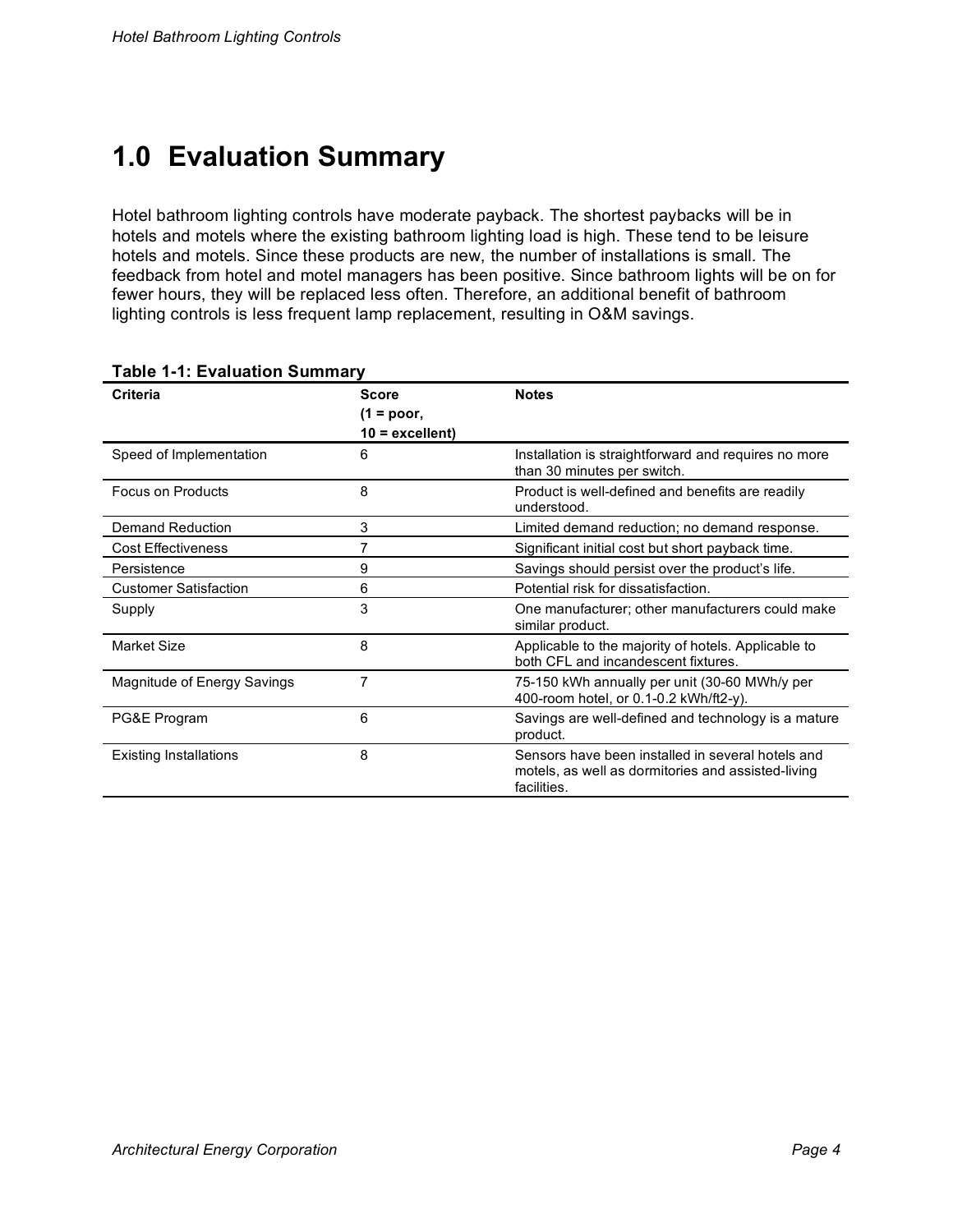# **2.0 Technology Overview**

This report summarizes the status and potential market benefits of bathroom lighting control products. The ones reviewed have occupancy sensors and integrated LED nightlights. These products are one of many energy efficiency opportunities in hotel and motel lighting. Other lighting energy efficiency products for hotels and motels include a stairwell bi-level fixture, an improved compact fluorescent (CF) desk lamp (the "Berkeley lamp"), cold-cathode compact fluorescent lamps and LED exit signs.

Bathroom lights in many hotels and motels operate more hours than necessary. They are left on during unoccupied periods and are left on all night, because guests use them as nightlights. As a result electricity is wasted and the frequency at which lamps must be replaced is higher than necessary. Hotel and motel bathroom lighting consumes a great deal of electricity. Monitoring of a southern California hotel revealed that on average, bathroom lighting is on nearly 8 hours a day. With four 60 W lamps, that amounts to 600 kWh of electricity a year – for each guestroom.

Historically, hotel managers have been reluctant to use occupancy sensors to control guest bathroom lighting, since occupancy sensors often have shorter timeout periods than are appropriate for bathrooms. The timeout period is the amount of time from when the device no longer recognizes that someone is in the room until it turns off the lights. Managers have been concerned that lights could turn off when bathrooms are occupied, compromising guest satisfaction. One product that has been designed especially to control hotel bathroom lighting is the Watt Stopper WN-100 Motion Sensor Nightlight. The product features an adjustable timeout period and a nightlight that is automatically activated when the light is switched off. Researchers at Lawrence Berkeley National Laboratory (LBNL) found that a timeout period of 1 hour provided good energy savings, while minimizing the risk of turning off the lights when the bathroom is occupied.

### **2.1 Technology Description**

The bathroom lighting control technology has been implemented by the Watt Stopper in two products: the WN-100 Wall Switch and the HN Fixture Mount Nightlight Controller.

### *2.1.1 Wall Switch with Occupancy Sensor*

The WN-100 bathroom night light consists of an LED night light and an occupancy sensor built into a wall switch. It is designed to replace existing wall switches and can be easily retrofitted into existing hotels and motels.

Product Features:

- Designed specifically for hotel and motel bathrooms
- Bright LED nightlight consumes less than 1W of power
- Nightlight integrated with occupancy sensor
- Adjustable timeout period from 15 minutes to two hours (one hour recommended)
- 180 degree sensing window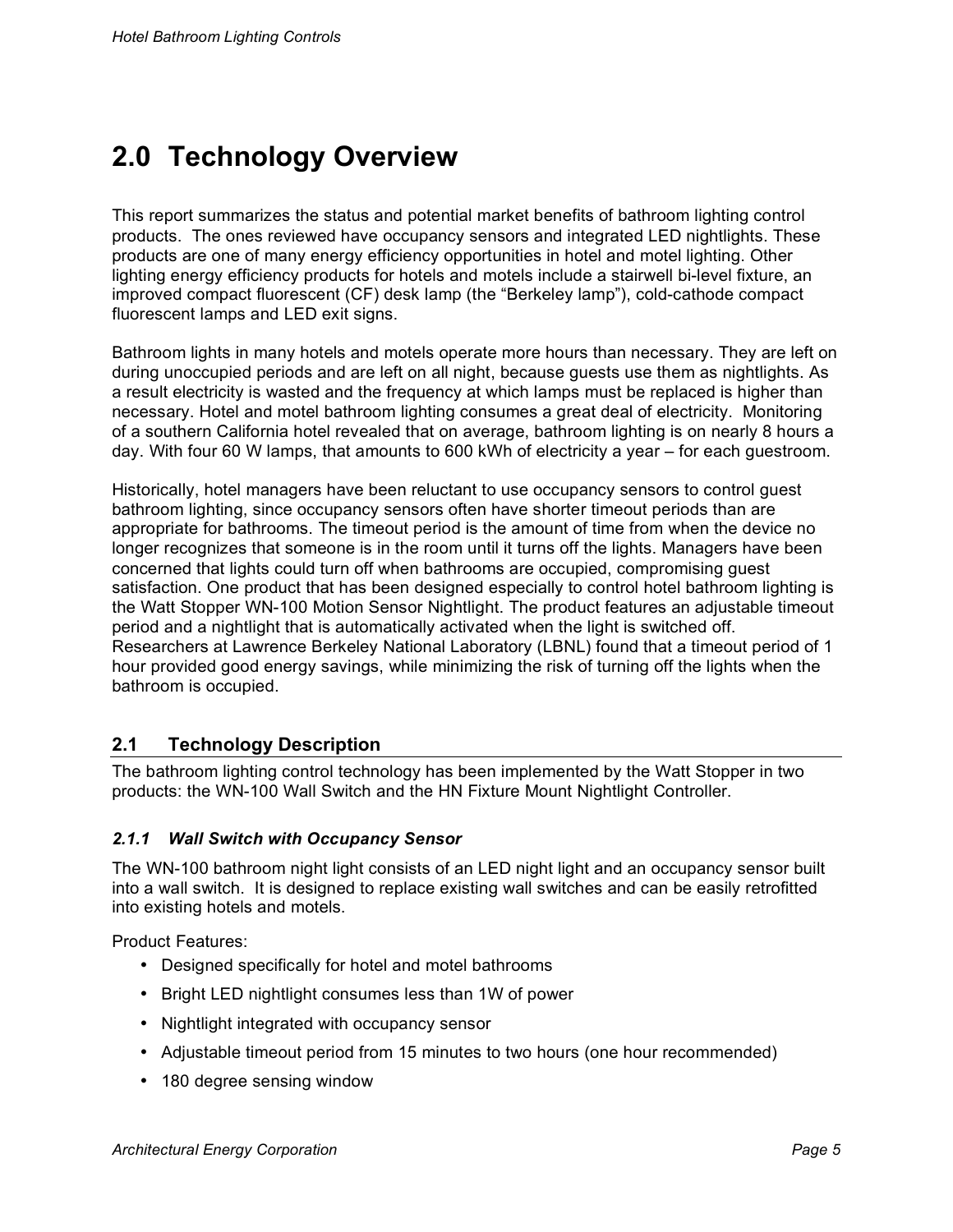- Manual ON option
- Impact-resistant lens
- Five-year warranty; UL and CUL listed



### **Figure 2-1: Wall Mount Occupancy Sensor / Nightlight (Courtesy: Watt Stopper, Inc.)**

### *2.1.2 Fixture Mount Nightlight Controller*

The Fixture Mount Nightlight Controller (Watt Stopper series HN system) is an energy-saving lighting control solution for bathroom vanity lighting fixtures. The HN-200 consists of a fixture mounted occupancy sensor, controller, momentary wall switch, and 9 Volt battery backup. The HN-300 system includes the same, plus an LED nightlight assembly. The HN series products are available as retrofit kits for existing fixtures. They are also being sold to fixture manufacturers, to be integrated with vanity lights for new installations and major remodels. The controller can be used with a variety of linear fluorescent fixtures of different lengths and loads. The product has the following features:

- Occupancy-based control of light fixture with fixture mounted occupancy sensor
- 9V battery for back-up power of LED nightlight for safety
- Optional LED nightlight system has adjustable light pattern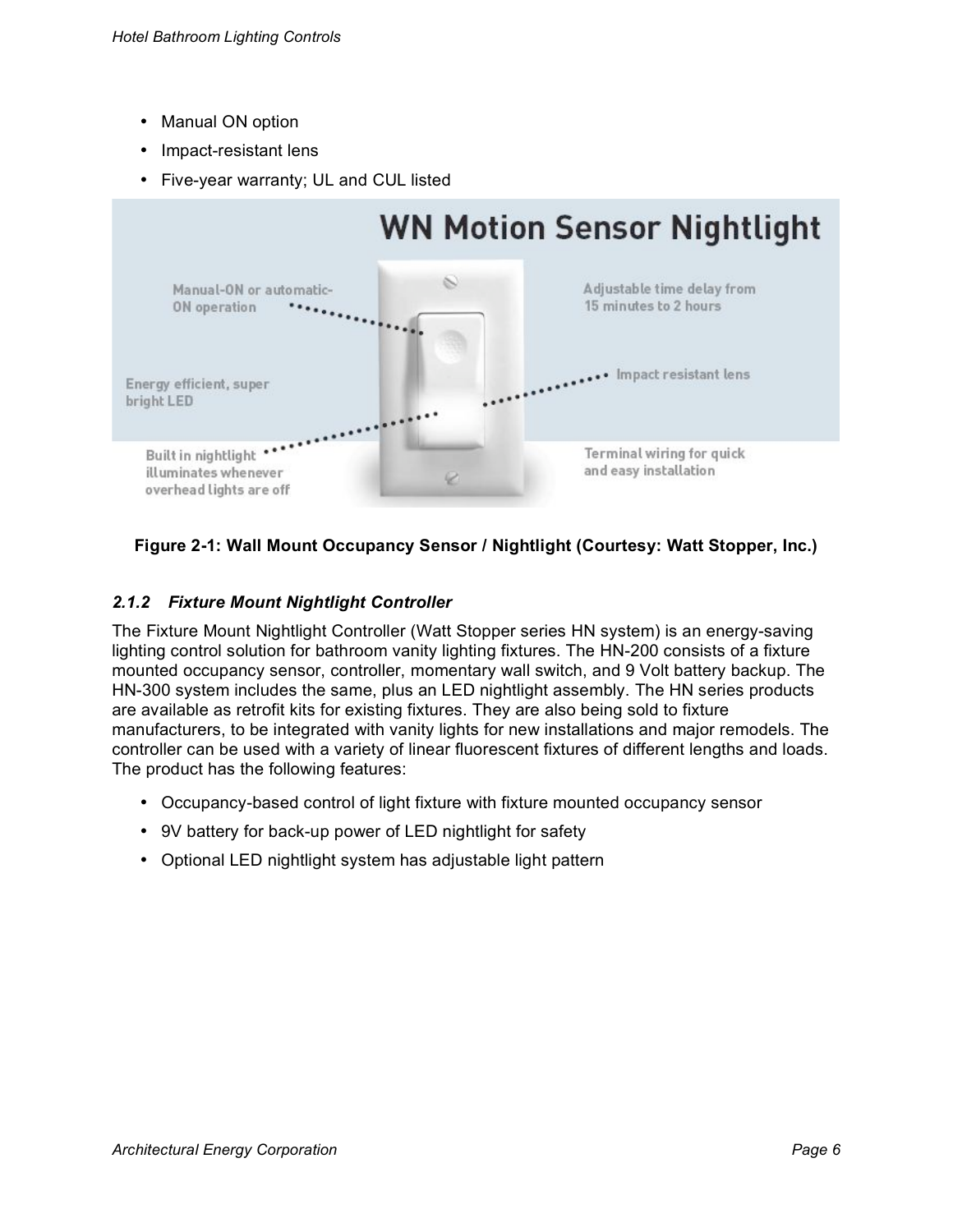

**Figure 2-2: Fixture-Mount Nightlight Controller (for retrofits)**

Speclight has integrated the HN controller into one of their linear fluorescent fixtures and developed a product called the Smart Vanity Light. Speclight's Smart Vanity Light is applicable to new construction and major remodels.



**Figure 2-3: Speclight Smart Vanity Light**

The Speclight vanity fixture incorporates an occupancy sensor and nightlight LED that also serves as an emergency *light due to the battery backup feature.*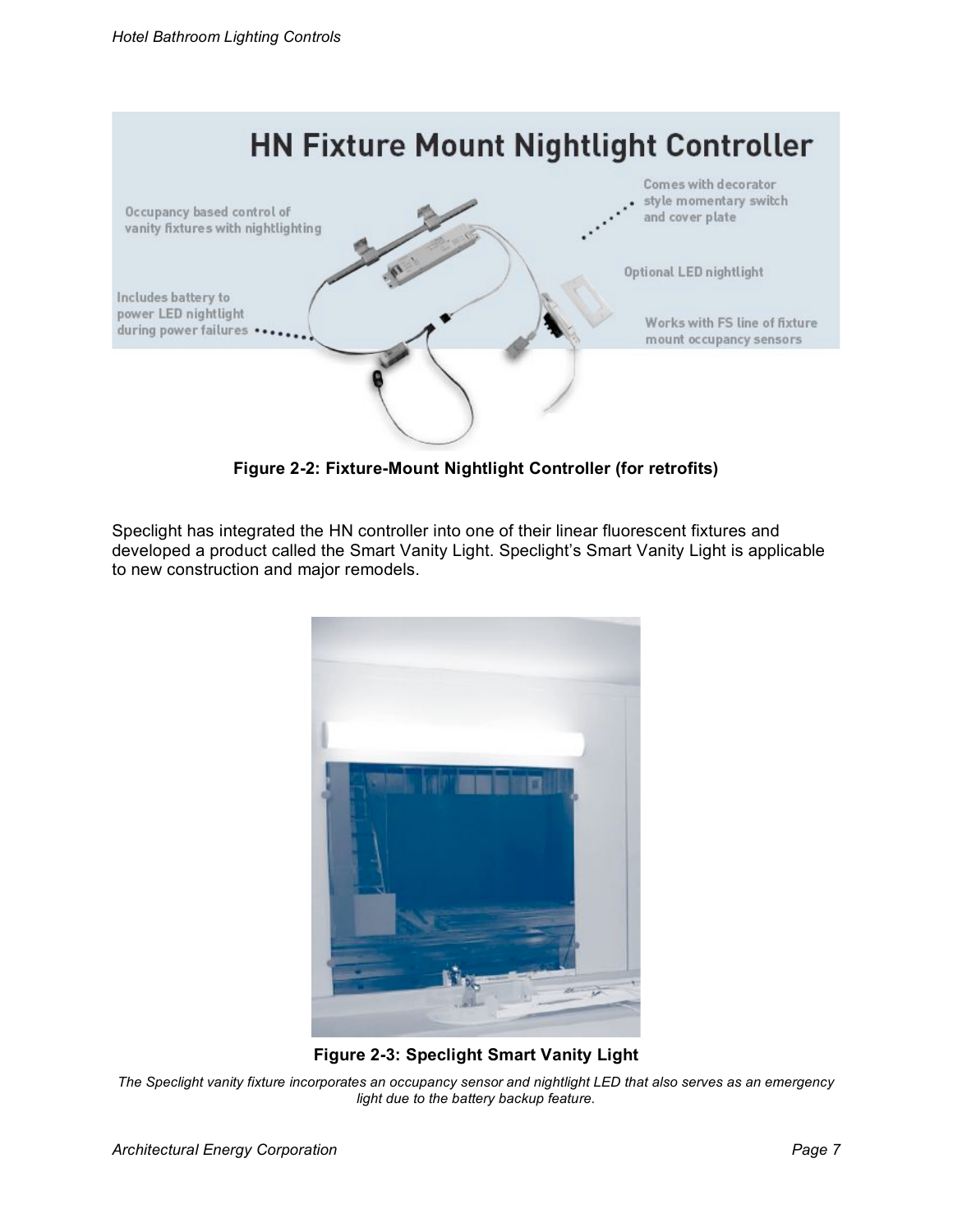## **2.2 Where Hotel Bathroom Lighting Controls are Applicable**

Products with bathroom lighting controls are applicable in all hotel and motel guestroom bathrooms. Energy savings will be greatest in applications with the greatest number of hours of bathroom usage. As explained later in this report, energy savings are greatest in leisure hotels and motels, because guestrooms are occupied for longer periods of time than hotels and motels with other types of occupancy, such as business travelers.

The Fixture Mount Nightlight Controller is available directly to hotels and motels for retrofit applications. For new hotels and motels and major remodels, the controller is sold to fixture manufacturers for integration into bathroom linear fluorescent fixtures. The Smart Vanity Light by Speclight is one example of the controller integrated with a bathroom fixture. In addition to hotels and motels, the bathroom lighting control is also well-suited for dormitories, and assisted living and healthcare facilities.

## **2.3 Market Readiness (Current Status)**

Bathroom lighting controls are mature products and are being used in a number of hotels and motels. The WN-100 Wall Switch was first installed in a hotel in Sacramento as part of a research program conducted by the Sacramento Municipal Utility District (SMUD). One of the findings of the program is that the magnitude of energy savings depends upon the bathroom lighting load and how the lighting is used.

The fixture mount nightlight controller (model HN-300) was introduced in early 2006, and has been installed in college dormitories at the University of California at Davis and Sonoma State University. It has also been installed at assisted living facilities. The nightlight feature of the product is attractive to assisted living facilities because it increases safety. Multiple fixture manufacturers are developing new products that will utilize either the HN-200 or HN-300.

The primary market barrier is the perceived impact on occupant satisfaction. Typical occupancy sensors have timeouts of 5–15 minutes, which is deemed too short for bathroom use. The products discussed in this report all have timeout periods or at least one hour and can be adjusted to have longer timeout periods.

### **2.4 Comparison to Related Technologies**

Many manufacturers offer wall mounted passive infrared occupancy sensor switches. However, earlier products lacked two features of the Watt Stopper WN-100. First, they had a shorter timeout period, which makes them less suitable for hotel bathrooms. Second, the Watt Stopper product includes an LED nightlight designed for bathroom use. The technologies used for this product are well-established and could be implemented by a number of manufacturers.

Other manufacturers have copied the idea of the nightlight / occupancy sensor and have produced similar products. One example is SensorLite<sup>TM</sup> by Sensor Switch, which includes a low-power LED nightlight and a configurable time delay of up to 2 hours.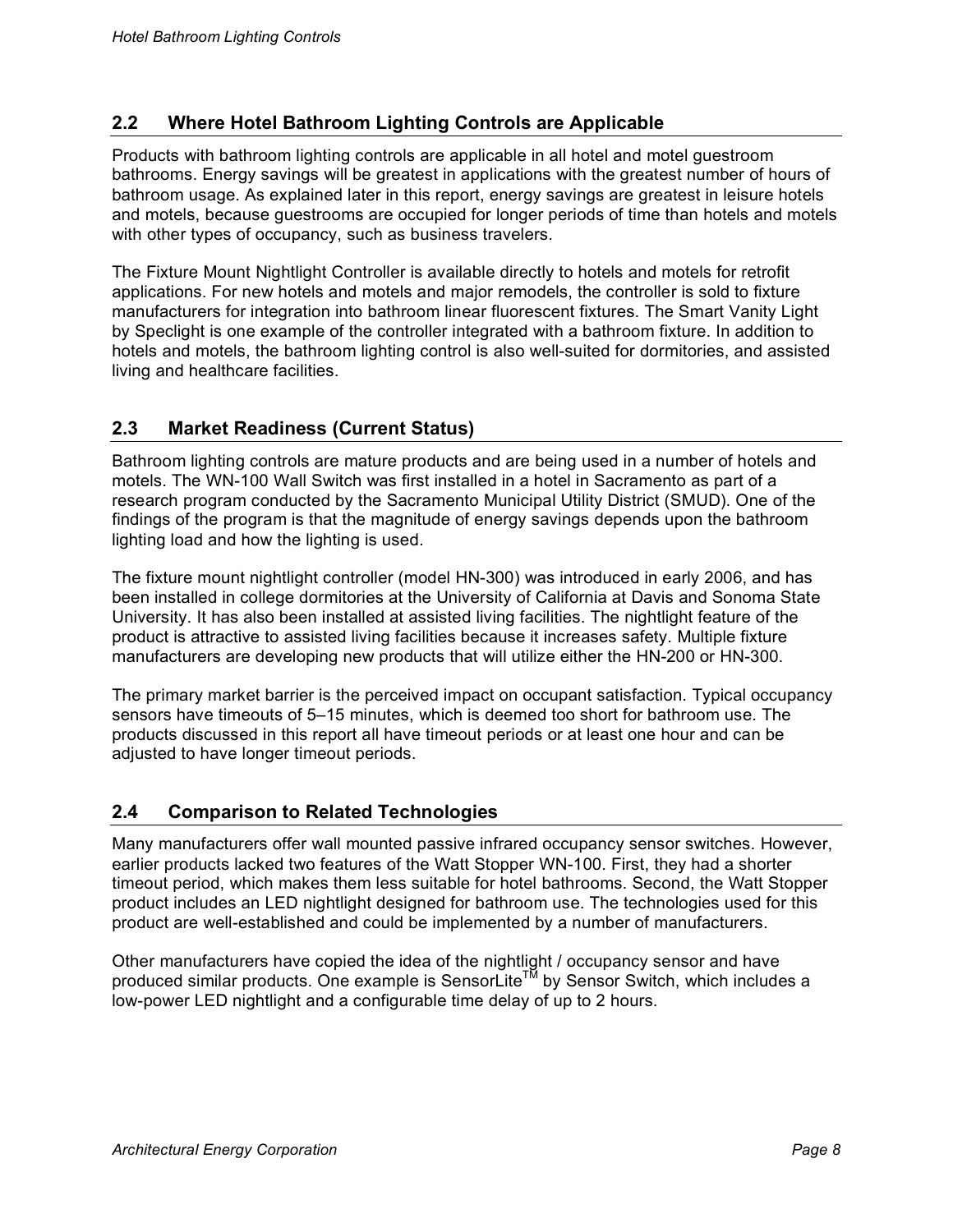# **3.0 Market Opportunity, Benefits, and Cost Effectiveness**

## **3.1 Market Opportunity**

The MN-100 Motion Sensor Nightlight can be implemented in the majority of guestroom bathrooms. The switch is available in 120V and 277V and is compatible with a variety of lamp output sizes. It easily installs in place of the existing light switch.

### **3.2 Average System Energy and Demand Savings**

Energy savings for the MN-100 Motion Sensor Nightlight are estimated at 50% of bathroom lighting use. Annually, this amounts to approximately 148 kWh per installation, for a bathroom luminaire with fluorescent lamps having a connected load of 64W. The annual savings would be approximately \$20 per fixture. A similar analysis for incandescent fixtures shows a savings of nearly \$40 per fixture per year, assuming two 60W lamps.

A secondary benefit results from having to replace lamps less frequently. This O&M benefit will further increase annual savings.

Research funded by the California Energy Commission's PIER program has investigated the energy reduction in rooms occupied for leisure and business purposes. Researchers found that people traveling for leisure occupy their hotel and motel guestrooms more throughout the day than people traveling for business purposes. Thus, the potential energy savings is much greater in hotels and motels occupied mostly for leisure than business. Expected annual energy savings is between 76 kWh and 154 kWh. Energy savings will be lower for lower wattage bathroom vanity fixtures.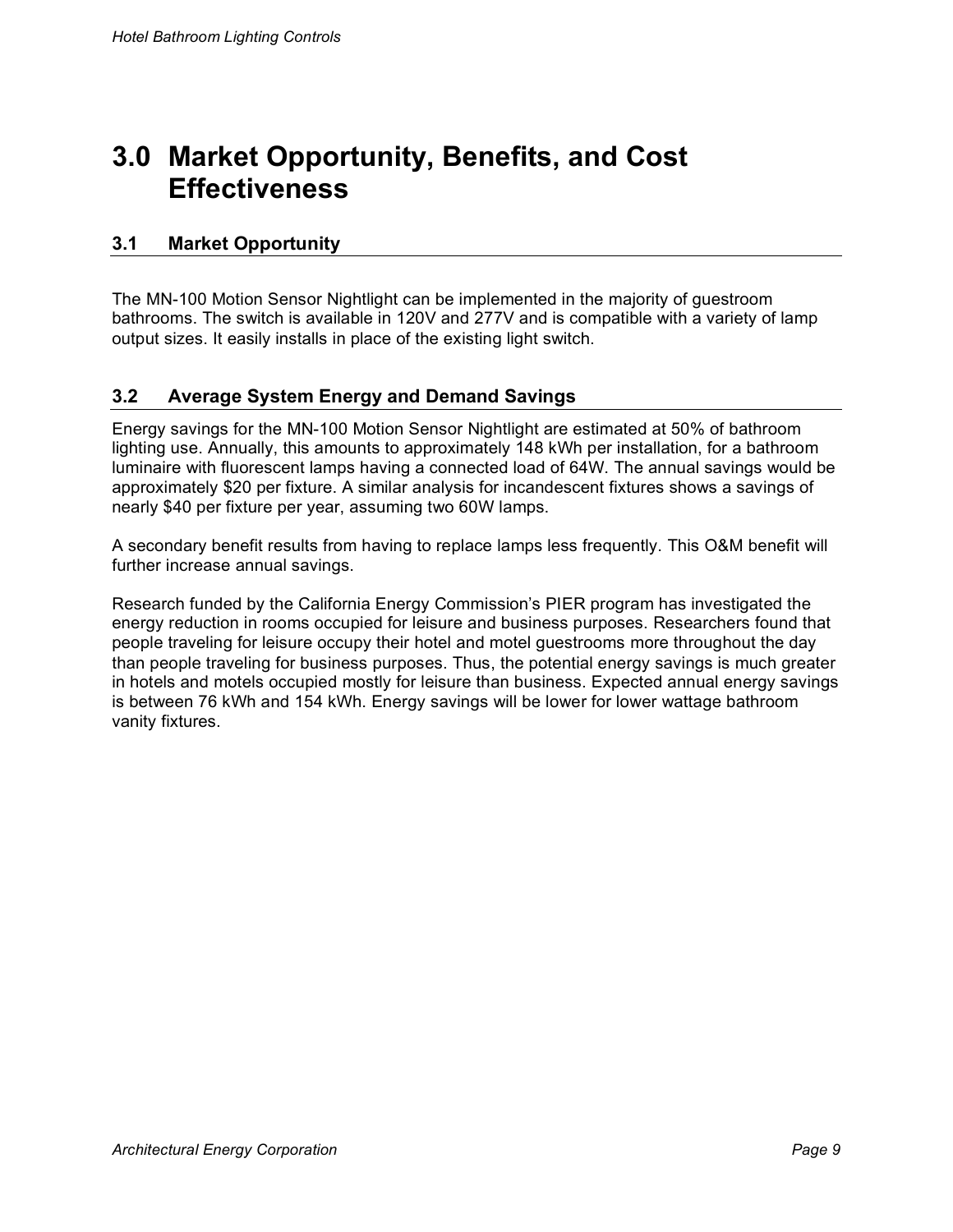|                                                                  | <b>Business</b><br>Hotel | <b>Source</b>          | Leisure<br>Hotel | <b>Source</b>                           |
|------------------------------------------------------------------|--------------------------|------------------------|------------------|-----------------------------------------|
| Lighting load (W)                                                | 180                      | Sac hotel              | 180              | Assumption                              |
| Baseline energy use (hr/day)                                     | 4.42                     | <b>PIER Case Study</b> | 8                | <b>LBNL</b> research                    |
| Energy use with occupancy sensor<br>(hr/day)                     | 2.37                     | PIER Case Study        | 4                | Estimated 46%-<br>56% savings<br>(LBNL) |
| Occupancy sensor nightlight load (W)                             | 0.75                     | Watt Stopper           | 0.75             | Watt Stopper                            |
| Lighting use reduction (hr/day)                                  | 2.05                     |                        | 4                |                                         |
| Guestroom annual occupancy rate (%)                              | 61%                      | Selwitz 2004           | 61%              | Selwitz 2004                            |
| Increased hours lighting is off (hr/yr)                          | 456.4                    |                        | 890.6            |                                         |
| Gross energy savings per guestroom<br>(kWh/yr)                   | 82.2                     | $0.180$ kW*hrs off     | 160.3            | $0.180$ kW*hrs off                      |
| Nightlight consumption during occupied<br>days (kWh/yr)          | 3.6                      | Calculation            | 3.3              | Calculation                             |
| Nightlight energy consumption during<br>unoccupied days (kWh/yr) | 2.6                      | Calculation            | 2.6              | Calculation                             |
| Net energy savings per guestroom<br>(kWh/yr)                     | 76.0                     | Calculation            | 154.4            | Calculation                             |

**Table 3-1: Estimated Energy Savings from Existing Case Studies**

\* As a conservative assumption, it is assumed that the standard (baseline) hotel bathroom light would be off at all times when no guest is checked in the hotel guestroom. If the light were left on, there could be additional savings.

Results of a lighting research program funded by the PIER program (AEC 2001) reported an average reduction in electrical demand of 7.1%. In an average guestroom with 180 W of bathroom lighting, this results in a peak demand reduction of 12.8 W per sensor.

Annual energy savings estimates resulting from the MN-100 Motion Sensor Nightlight for bathroom fixtures with a range of lighting loads are presented in Table 3-2. Savings for hotels and motels occupied by both business and leisure travelers are presented.

### **Table 3-2: Annual Savings Estimate for Different Fixtures**

| <b>Fixture Load</b><br>(W) | <b>Annual Savings, Business</b><br>(kWh) | <b>Annual Savings, Leisure</b><br>(kWh) |
|----------------------------|------------------------------------------|-----------------------------------------|
| 62                         | 22.1                                     | 49.3                                    |
| 90                         | 34.9                                     | 74.3                                    |
| 140                        | 57.7                                     | 118.8                                   |
| 180                        | 76                                       | 154.4                                   |
| 240                        | 103.4                                    | 207.8                                   |
| 400                        | 176.4                                    | 350.3                                   |

### *3.2.1 Other System Benefits*

In a field study, some guests reported positive feedback about the nightlight features of the product.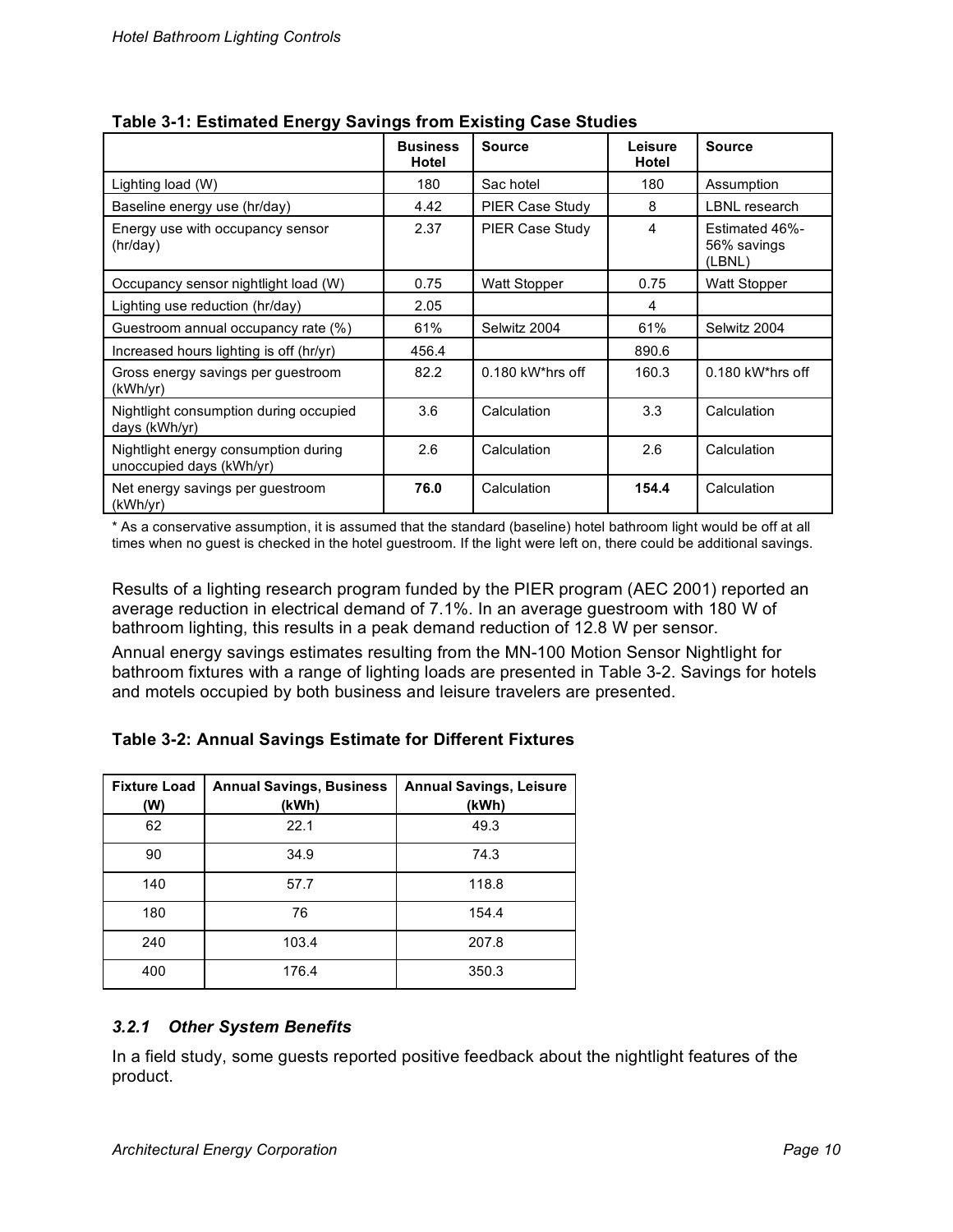### *3.2.2 Demand Response Capability*

While there is a potential for reduced peak demand through a reduction of daytime lighting use, this product has no demand response capability.

### **3.3 Cost Effectiveness**

Estimated costs for the WN-100 motion sensor are \$68 each (\$38/unit for a large-volume purchase and \$30 at \$60/hr for installation). With estimated savings of \$8 to \$20 annually per unit, the sensors have a simple payback of 3 to 8 years for retrofit applications. Expected useful life of the sensor is 8 to 10 years.

Sensors installed in new construction would have lower costs, since there would be little or no increase in labor time for installation.

The savings for the fixture mount controller would essentially match those of the wall switch. The volume prices for the fixture mount controller are \$30 for the HN-200 (without the nightlight) and \$50 for the HN-300 (with the LED nightlight).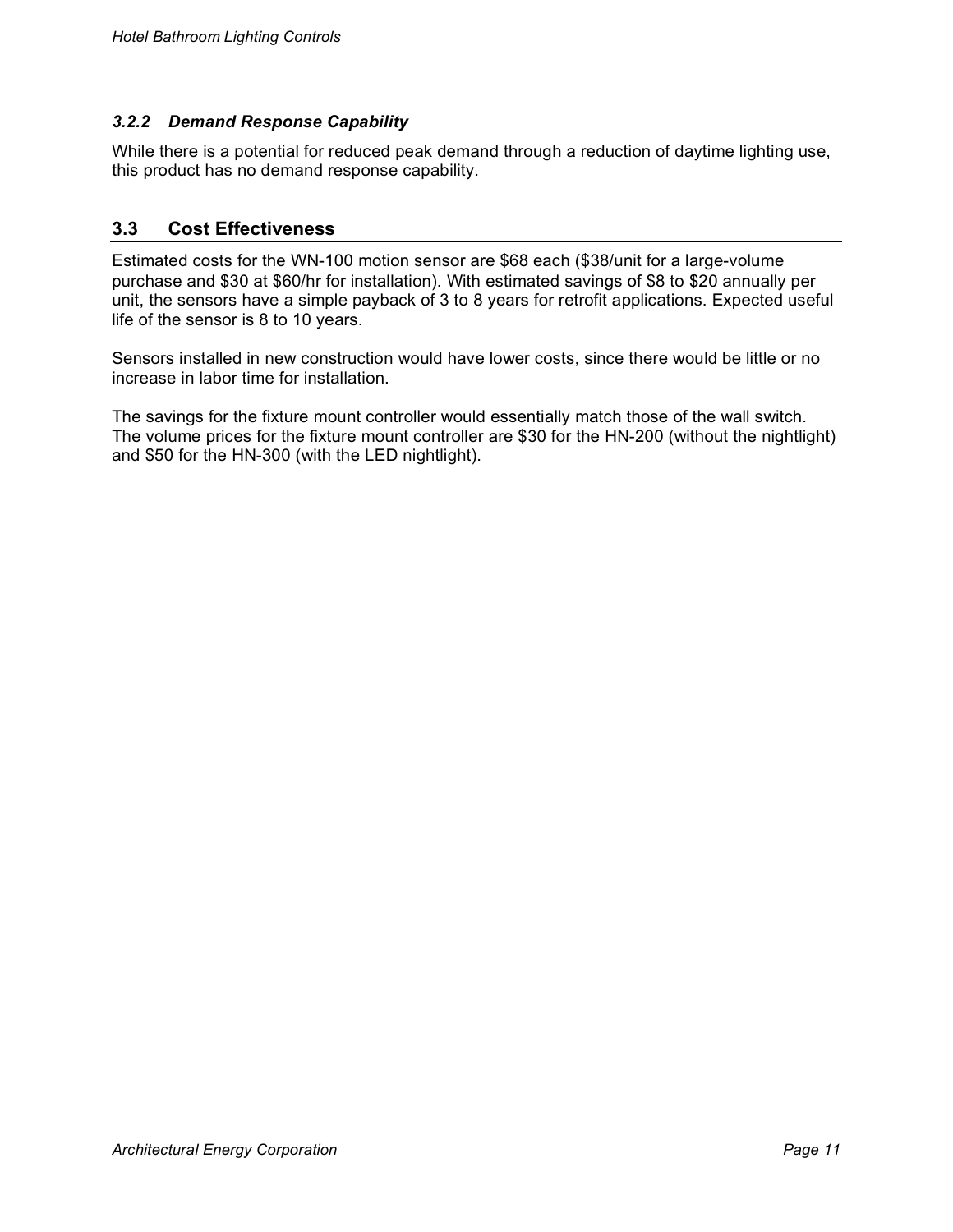|                                                | <b>Wall Switch (WN-100)</b> | <b>Fixture Mount Controller / LED</b><br>(HN-300) |
|------------------------------------------------|-----------------------------|---------------------------------------------------|
| Annual savings (kWh)                           | 76 kWh - 155 kWh (note 1)   | 76 kWh - 155 kWh (note 1)                         |
| Installed $cost$ (\$)                          | \$68                        | \$95                                              |
| Simple payback (without<br>incentives) (years) | $3.5 - 7$ years             | $4.7 - 9.5$ years                                 |
| Expected product life (years)                  | 8 vears                     | 8 years                                           |

### **Table 3-3: Payback Summary – Bathroom Occupancy Sensors**

1- This savings estimate assumes a 180W fixture is controlled. Energy savings are roughly proportional to the *existing load*.

### *3.3.1 Factors Affecting Cost Effectiveness*

Although this measure is cost effective, there are several project-specific factors that will impact energy savings.

- Hotel and motel type leisure hotel and motel guestrooms typically have longer periods of occupancy than business hotels and motels. The potential savings of the bathroom lighting controls is greatest in leisure hotels and motels.
- Bathroom fixture type and load savings are roughly proportional to the electrical loads of bathroom lighting fixtures. The greater the electrical load, the greater the savings. The motion sensor nightlight is generally economical for use in most leisure hotels and motels where the bathroom lighting loads are 200W or less. For business hotels and motels where bathroom lighting loads are 200W or greater, the product will provide a good payback.
- Occupancy rate the cost analysis in this report assumes an average occupancy rate of 65%. Increased occupancy rates will increase the magnitude of the energy savings.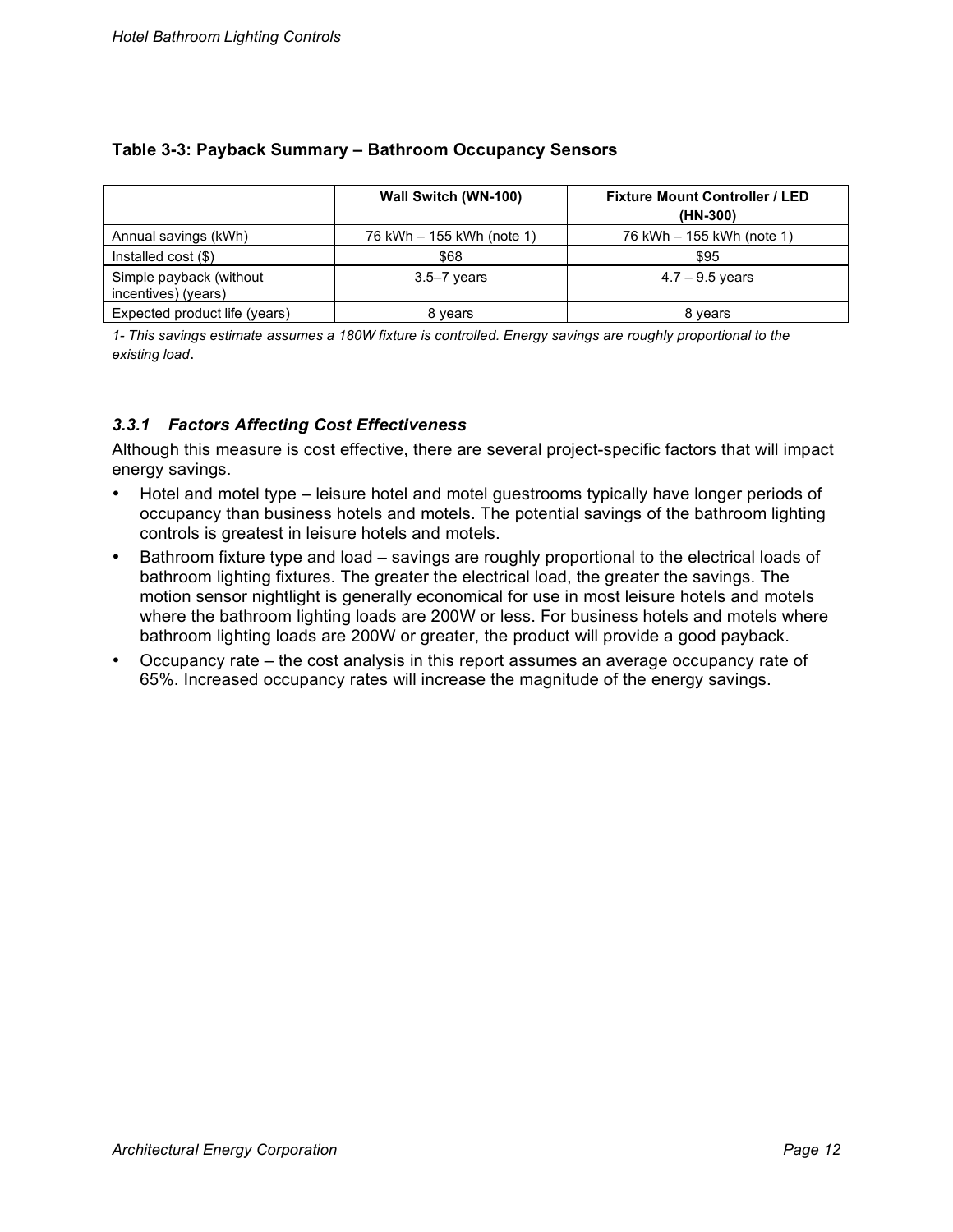# **4.0 Design Considerations**

For retrofit applications, manufacturers provide a wall mounted switch with occupancy sensor and lighting controller that can replace the existing switch. Most occupancy sensors are passive infrared (PIR) sensors that detect heat from occupants. These sensors are limited to direct lineof-sight applications. They are not able to "see" around corners or through objects that block infrared radiation. A typical PIR sensor can detect movement at a distance of 10 to 20 feet.

The WN-100 has a coverage range of 300 ft<sup>2</sup> and is designed for hotel guestroom bathrooms. The sensor must have a clear line of sight to the occupant in the bathroom to operate properly.

### **4.1 Implementation Issues**

For PIR sensors, avoid placing the sensor in contact with sunlight (as under a skylight) where it may trigger false positive readings. Also, verify that the sensor does not trigger from occupant motion in adjacent areas of the guestroom. This may simply involve covering the section of the sensor that has a line of sight to the adjacent space. After an occupancy sensor is installed, it should be tested to verify coverage and sensitivity.

### **4.2 System Persistence Risks**

The primary risk involves increased customer complaints due to "false negatives" – the light turning off when the bathroom is in use. When the timeout period is set sufficiently long (1 hour), complaints should be minimized, while still ensuring significant energy savings. Shorter timeout durations may increase the frequency of false negatives, leading to increased customer complaints.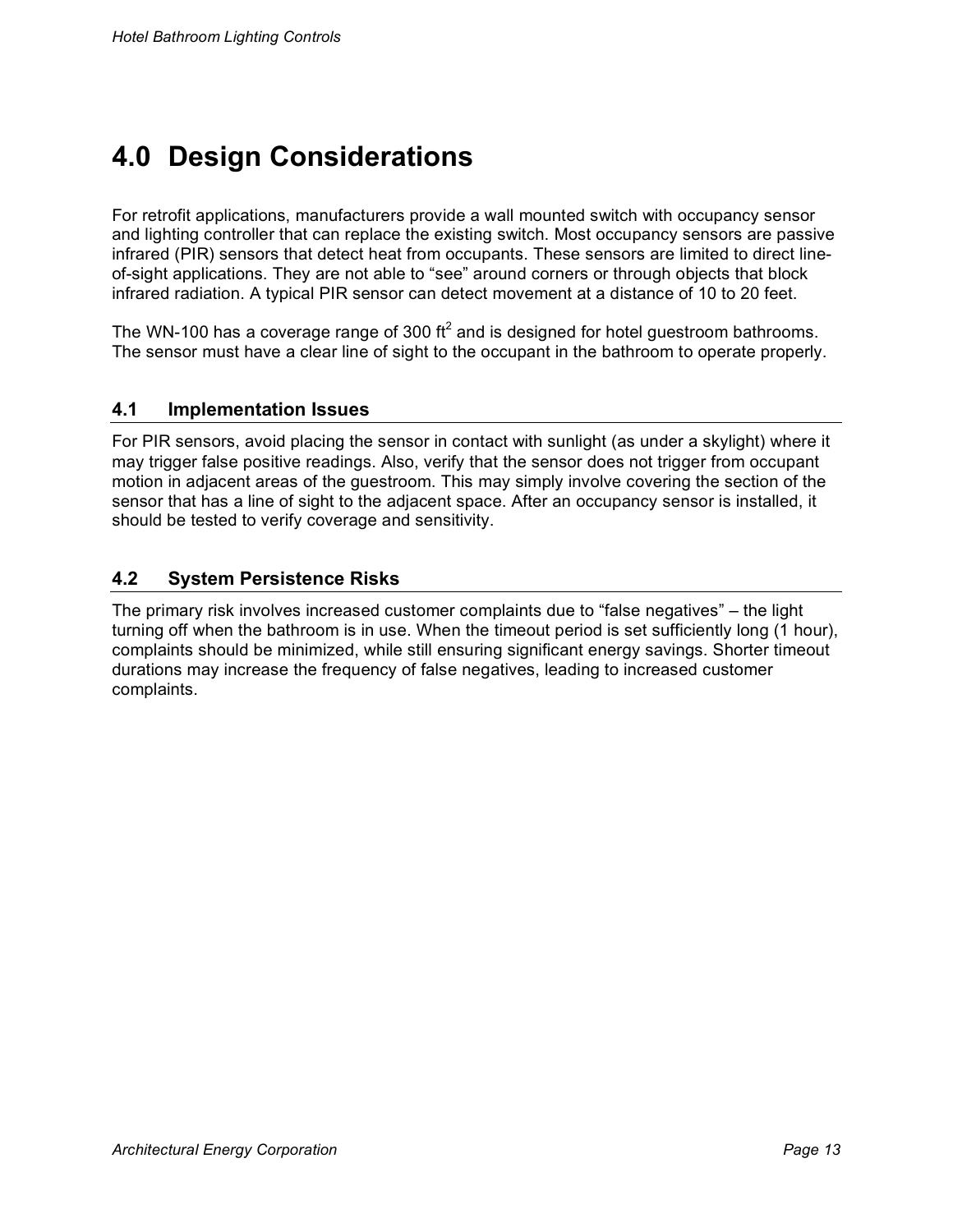# **5.0 Energy Savings Opportunity in PG&E's Territory**

The opportunity for energy savings can be estimated based on average system energy savings and estimates of new construction and retrofits. Impacts have been estimated by both PIER (HMG 2001) and SMUD (Bisbee 1999, ACEEE 2004). A potential market impact is shown in Table 5-1, for an assumed 10% market penetration in PG&E territory. The overall potential is estimated to be 254 MWh per year and 32 kW per year. The CBECS database<sup>1</sup> shows that during 1990-2000, approximately 80 million square feet of lodging was built in the U.S. per year. Assuming that the fraction of lodging built in California is proportional to its population (may be higher, due to level of tourism in California), this amounts to 9.252 million square feet of new lodging construction in California per year.

| National hotel construction estimate<br>(nationwide) | 80,000,000     | ft <sup>2</sup> per year | CBECS database, table B9, 1990-2000 <sup>2</sup>                                       |
|------------------------------------------------------|----------------|--------------------------|----------------------------------------------------------------------------------------|
| California hotel construction estimate               | 3,809,524      | $ft2$ per year           | Assumption that PG&E territory per capita<br>construction rate same as national rate   |
| Guestroom construction estimate                      | 2,857,142      | $ft2$ per year           | Assumption that 75% of floor space is<br>guestrooms                                    |
| Guestroom size                                       | 450            | $ft2$ per year           | Assumption used in PIER evaluation for hotel<br>bathroom lighting control <sup>3</sup> |
| Annual guestrooms added                              | 6,349          | rooms / yr               |                                                                                        |
| Retrofit market                                      | 12,698         | rooms / yr               | Assumption (retrofit market twice new<br>construction)                                 |
| Market penetration                                   | 10%            |                          | Assumption                                                                             |
| Incentive program length                             | $\overline{2}$ | years                    |                                                                                        |
| Market size                                          | 2,540          | rooms                    |                                                                                        |
| Per room savings                                     | 100            | kWh                      | Assuming mix of business and leisure hotels                                            |
| Per room demand savings                              | 12.8           | W                        |                                                                                        |
| Annual PG&E energy savings                           | 254.0          | MWh/yr                   |                                                                                        |
| Annual PG&E demand savings                           | 32.51          | kW /yr                   |                                                                                        |

#### **Table 5-1: Potential Market Impact, Hotel Bathroom Occupancy Sensor**

 $1$  1 US Energy Information Administration, 1999 Commercial Buildings Energy Consumption Survey: Detailed Tables, table B9.

 $2$  2 US Energy Information Administration, 1999 Commercial Buildings Energy Consumption Survey: Detailed Tables, table B9.

 $3$  3 Siminovitch, M. 2003. Performance Analysis of Hotel Lighting Control System. PIER Lighting Research Program. Deliverable 4.2.1b. Contract 500-01-041. California Energy Commission. Aug. 2003.